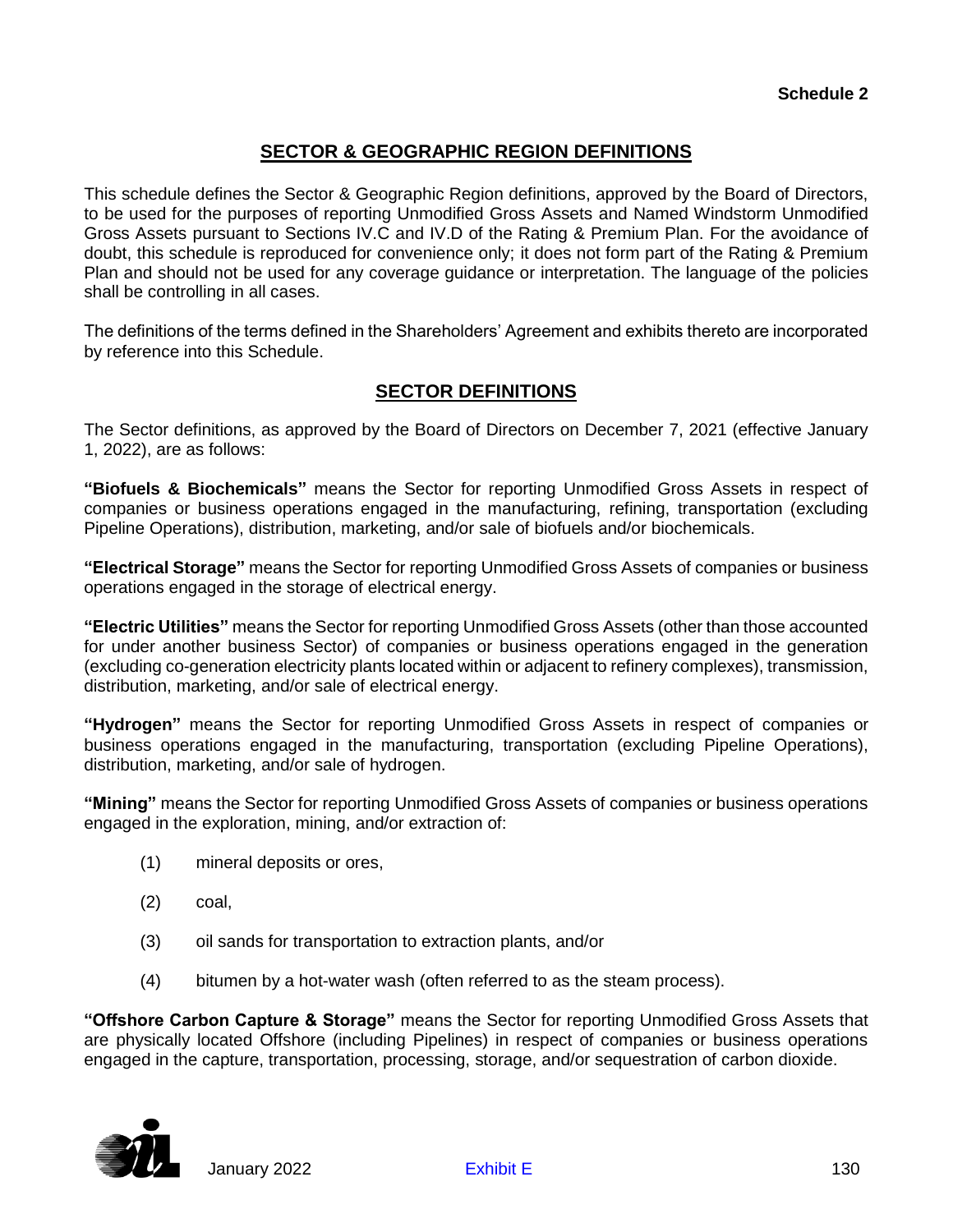**"Offshore Exploration & Production"** means the Sector for reporting Unmodified Gross Assets that are physically located Offshore (including Pipelines) in respect of companies or business operations engaged in the exploration, development, production, processing, and/or on-site storage of hydrocarbons.

**"Offshore Wind"** means the Sector for reporting Unmodified Gross Assets that are physically located Offshore (including cables) in respect of companies or business operations engaged in the generation, and/or transmission of electrical energy from wind energy resources.

**"Onshore Carbon Capture & Storage"** means the Sector for reporting Unmodified Gross Assets that are physically located Onshore in respect of companies or business operations engaged in the capture, transportation, processing, storage, and/or sequestration of carbon dioxide.

**"Onshore Exploration & Production"** means the Sector for reporting Unmodified Gross Assets that are physically located Onshore in respect of companies or business operations engaged in

(1) the exploration, development, production, processing, and/or on-site storage of hydrocarbons, and/or

(2) the extraction of bitumen from oil sands by the Steam Assisted Gravity Drainage Process (SAGD) (the drilling of injection and production wells, steam injection in order to separate the bitumen from the sand, and collection of the bitumen and pumping it to the surface).

**"Onshore Wind"** means the Sector for reporting Unmodified Gross Assets that are physically located Onshore in respect of companies or business operations engaged in the generation, and/or transmission of electrical energy from wind energy resources.

**"Other"** means the Sector for reporting Unmodified Gross Assets that do not qualify under any of the other Sector definitions.

**"Pharmaceuticals"** means the Sector for reporting Unmodified Gross Assets of companies or business operations engaged in the discovery, development, manufacturing, and/or marketing of vaccines, prescription and over-the-counter medicines, and/or health-related products for humans and/or animals.

**"Pipeline Operations"** means the Sector for reporting Unmodified Gross Assets that are physically located Onshore (other than those accounted for under another business Sector) in respect of:

(1) companies or business operations engaged in the transportation via Pipelines, processing, terminaling, and/or storage of fluids, and/or

(2) underground cables.

**"Refining & Marketing / Chemicals"** means the Sector for reporting Unmodified Gross Assets (other than those accounted for under another business Sector) in respect of:

(1) companies or business operations engaged in the manufacturing, refining, transportation (excluding Pipeline Operations), distribution, marketing, and/or sale of:

- (a) motor gasoline,
- (b) distillate fuels,



January 2022 **[Exhibit E](#page--1-0)** 131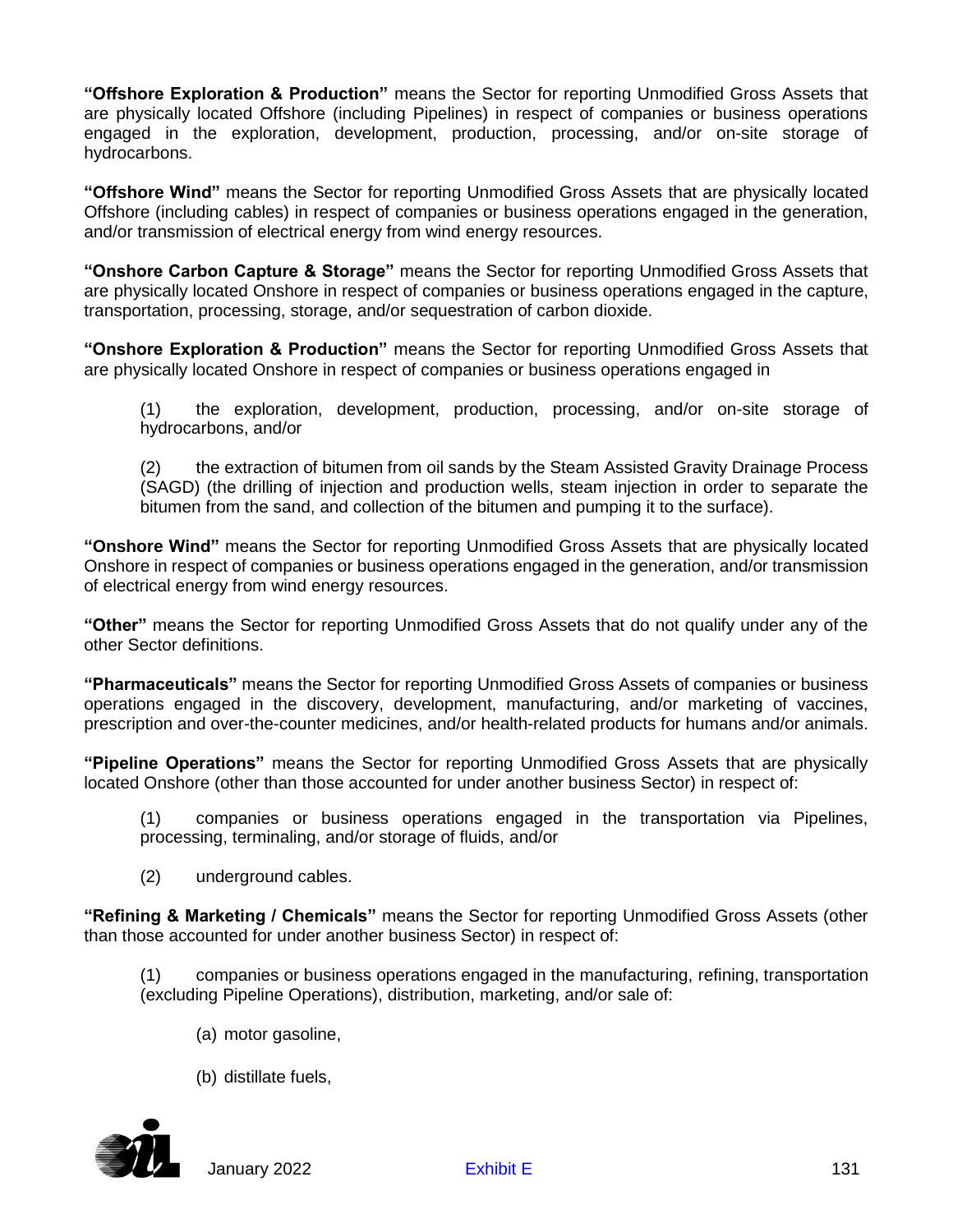- (c) lubricants,
- (d) synthetic crude oil refined (upgraded) from bitumen extracted from oil sands,
- (e) other refined products derived from hydrocarbons (including synthetic crude oil), and/or
- (f) chemicals of all types other than Pharmaceuticals, and/or
- (2) co-generation electricity plants located within or adjacent to refinery complexes.

**"Solar"** means the Sector for reporting Unmodified Gross Assets of companies or business operations engaged in the generation, and/or transmission of electrical energy from solar energy resources.

**\*\*\*\*\*\*\*\*\*\*\*\*\*\*\*\*\*\*\*\*\*\*\*\*\*\*\*\*\*\*\*\*\*\*\*\*\*\*\*\*\*\*\*\*\*\*\*\*\*\*\*\*\*\*\*\*\*\*\*\*\*\*\*\*\*\*\*\*\*\*\*\*\*\*\*\*\*\*\*\*\*\*\*\*\*\*\*\*\*\*\*\*\*\*\*\*\*\*\*\*\*\*\*\*\*\*\*\*\* Note:** Inventories should be classified under the business sector in which they are accounted for.

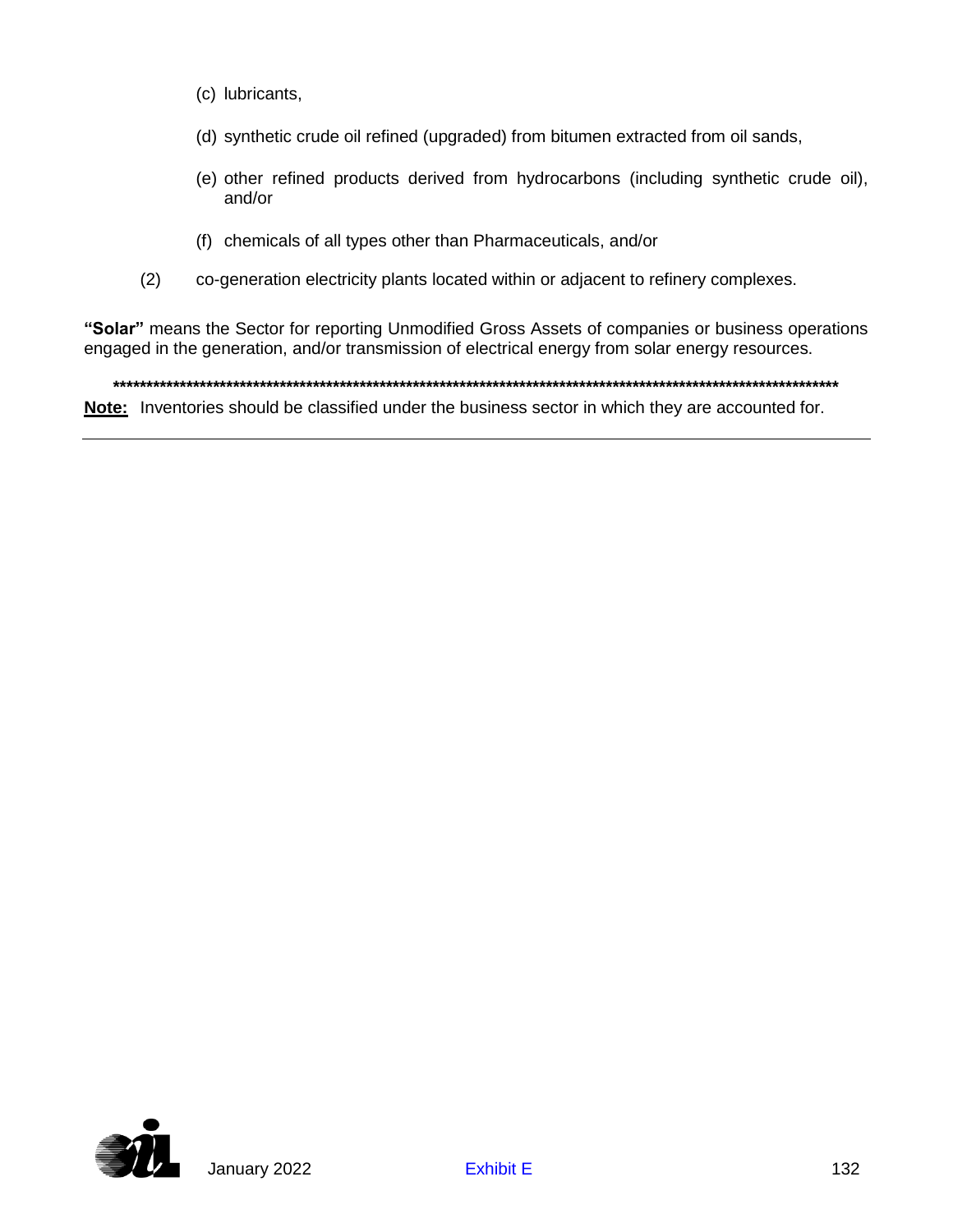## **GEOGRAPHIC REGION DEFINITIONS**

The maps presented below are for illustrative purposes only, the Geographic Region definitions are controlling.

The Geographic Region definitions, as approved by the Board of Directors on December 6, 2012, and subsequently amended on March 21, 2017 (effective January 1, 2018), are as follows:

The **"Offshore Gulf of Mexico Geographic Region"** is the Offshore portion of the Gulf Of Mexico.



The **"Onshore Gulf of Mexico Geographic Region"** is the Onshore Coastal areas appurtenant to (and islands within) the Offshore Gulf of Mexico Geographic Region.

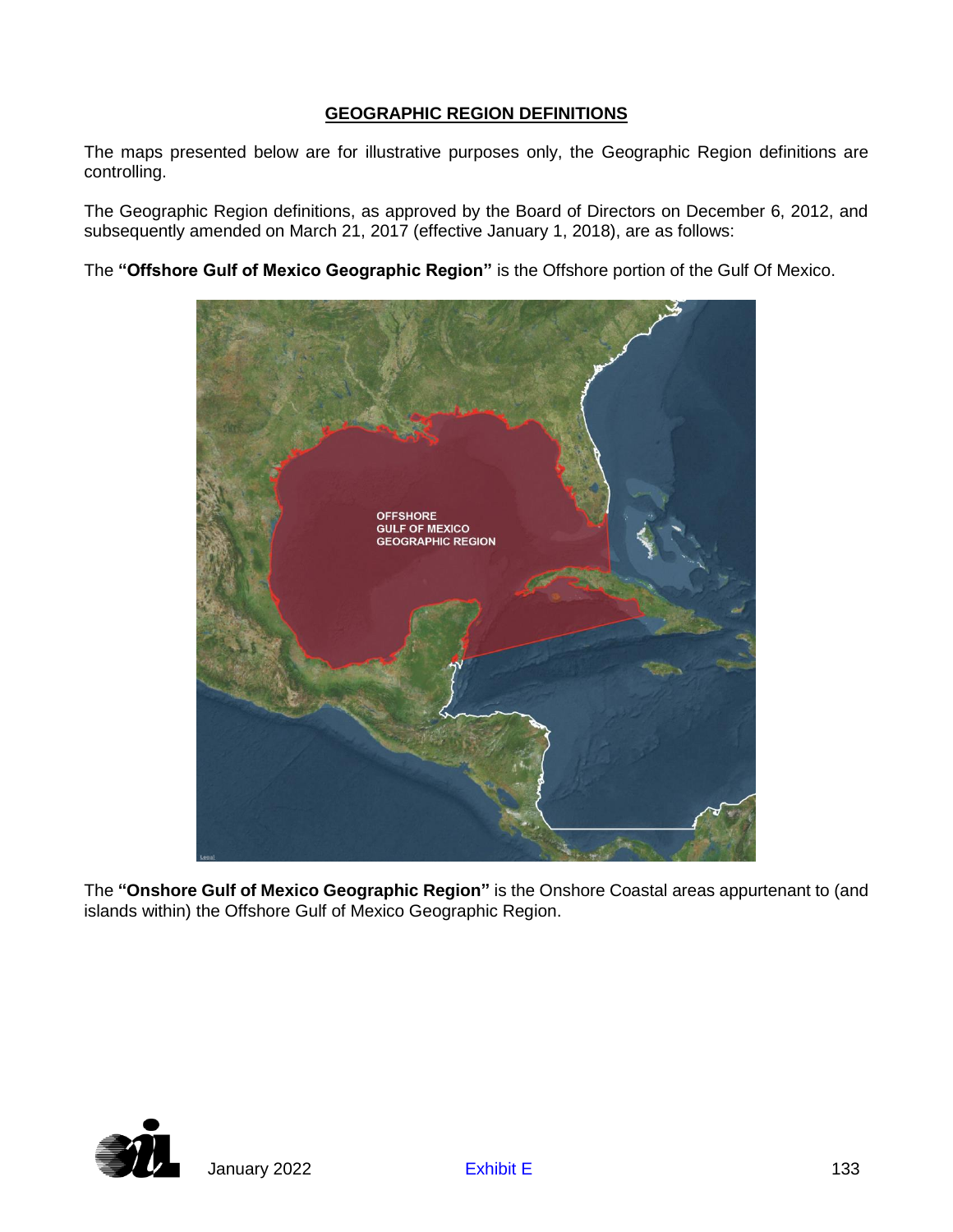The **"Offshore Upper Atlantic Geographic Region"** is the portion of the Atlantic Basin (i.e., Offshore areas only) bounded to the south by the latitude of the most easterly point of the border of the states of Florida and Georgia.



The **"Onshore Upper Atlantic Geographic Region"** is the Onshore Coastal areas appurtenant to (and islands within) the Offshore Upper Atlantic Geographic Region.

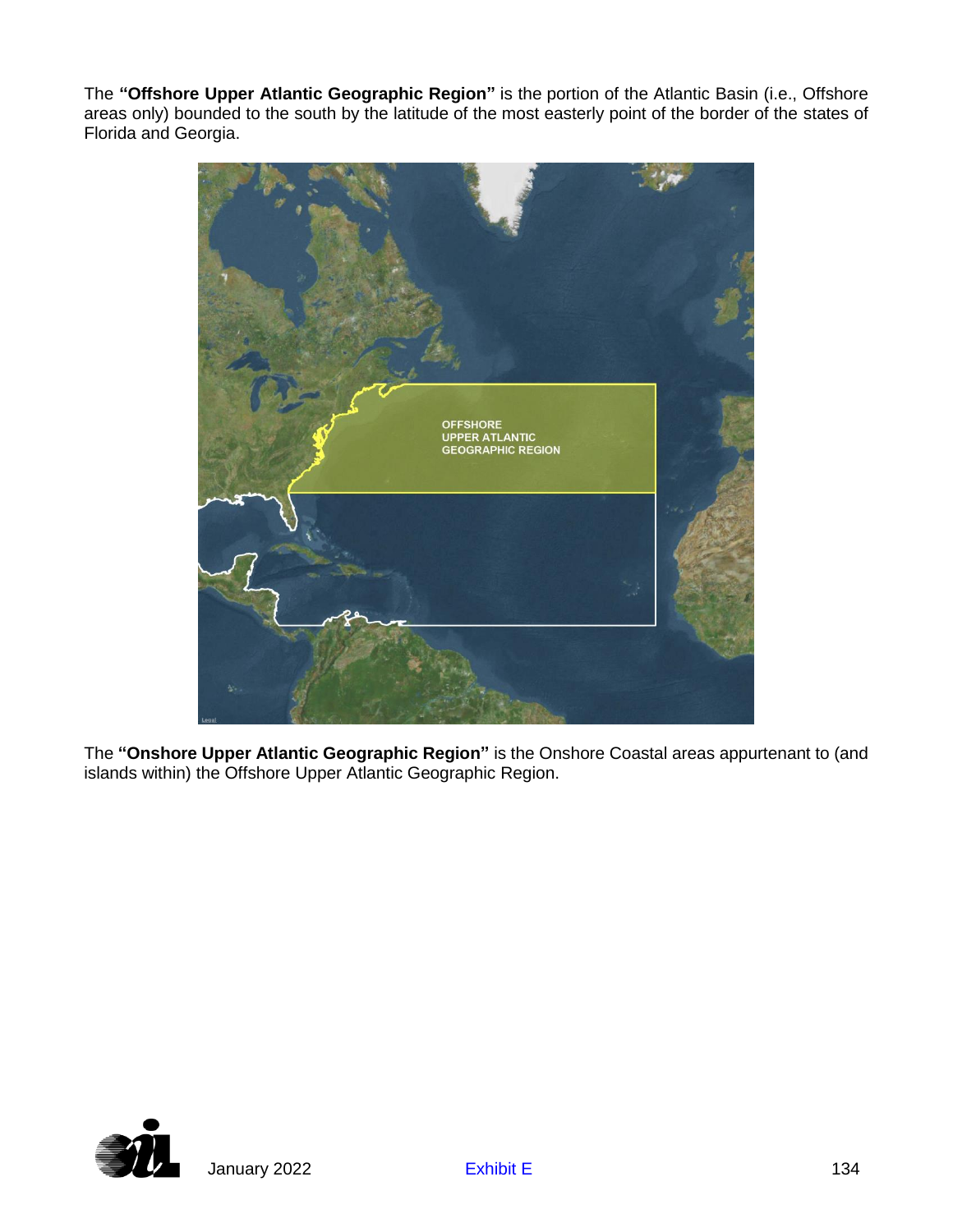The **"Offshore Non-Gulf of Mexico, Caribbean & Mid-Atlantic Geographic Region"** is the portion of the Atlantic Basin (i.e., Offshore areas only) bounded to the west and north-west by the Offshore Gulf of Mexico Geographic Region and bounded to the north by the latitude of the most easterly point of the border of the states of Florida and Georgia, and bounded to the south by latitude 11.5° north.



The **"Onshore Non-Gulf of Mexico, Caribbean & Mid-Atlantic Geographic Region"** is the Onshore Coastal areas appurtenant to (and islands within) the Offshore Non-Gulf of Mexico, Caribbean & Mid-Atlantic Geographic Region.